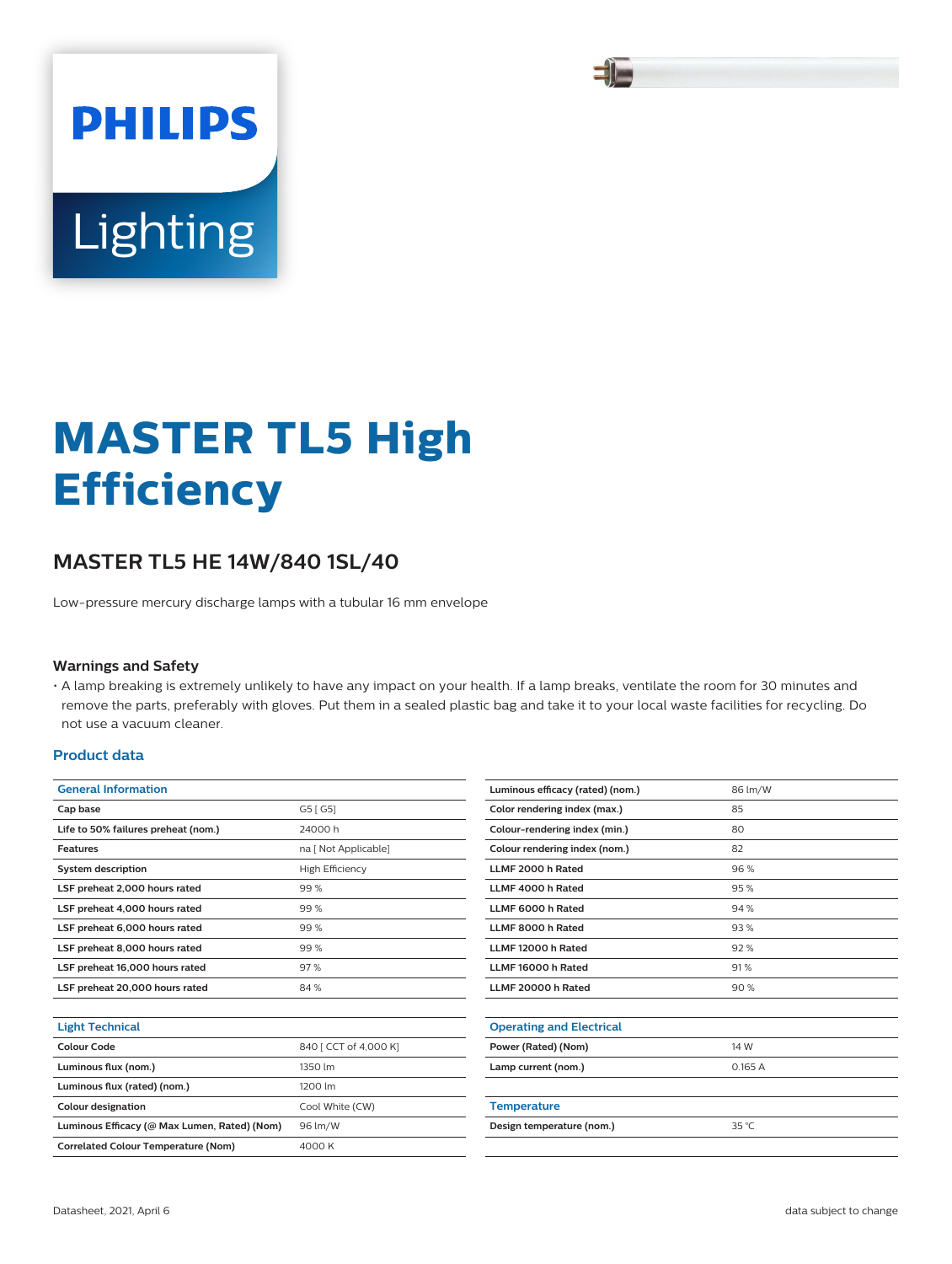### **MASTER TL5 High Efficiency**

| <b>Controls and Dimming</b>        |                   |  |  |
|------------------------------------|-------------------|--|--|
| <b>Dimmable</b>                    | Yes               |  |  |
|                                    |                   |  |  |
| <b>Mechanical and Housing</b>      |                   |  |  |
| Cap-base information               | Green Plate       |  |  |
| <b>Bulb shape</b>                  | T5 [16 mm (T5)]   |  |  |
|                                    |                   |  |  |
| <b>Approval and Application</b>    |                   |  |  |
| Energy efficiency label (EEL)      | $A+$              |  |  |
| Mercury (Hg) content (nom.)        | 1.4 <sub>mg</sub> |  |  |
| Energy consumption kWh/1,000 hours | 15 kWh            |  |  |
|                                    |                   |  |  |
| <b>Product Data</b>                |                   |  |  |
| Full product code                  | 871150063940055   |  |  |

| Order product name                    | MASTER TL5 HE 14W/840 SLV/40 |  |  |
|---------------------------------------|------------------------------|--|--|
| EAN/UPC - product                     | 8711500639400                |  |  |
| Order code                            | 63940055                     |  |  |
| Local order code                      | 14840                        |  |  |
| SAP numerator - quantity per pack     |                              |  |  |
| Numerator - packs per outer box<br>40 |                              |  |  |
| <b>SAP material</b>                   | 927926084055                 |  |  |
| SAP net weight (piece)                | 52.000 g                     |  |  |
| <b>ILCOS</b> code                     | FDH-14/40/1B-L/P-G5-16/550   |  |  |

#### **Dimensional drawing**

I

| Product                     | $D(max)$ A (max)                    | $B(max)$ $B(min)$ $C(max)$ |  |
|-----------------------------|-------------------------------------|----------------------------|--|
| MASTER TL5 HE 14W/840 17 mm | 549.0 mm 556.1 mm 553.7 mm 563.2 mm |                            |  |
| <b>SLV/40</b>               |                                     |                            |  |

#### **TL5 14W/840/GP HE**

#### **Photometric data**



**Lightcolour /840 Lightcolour /840**